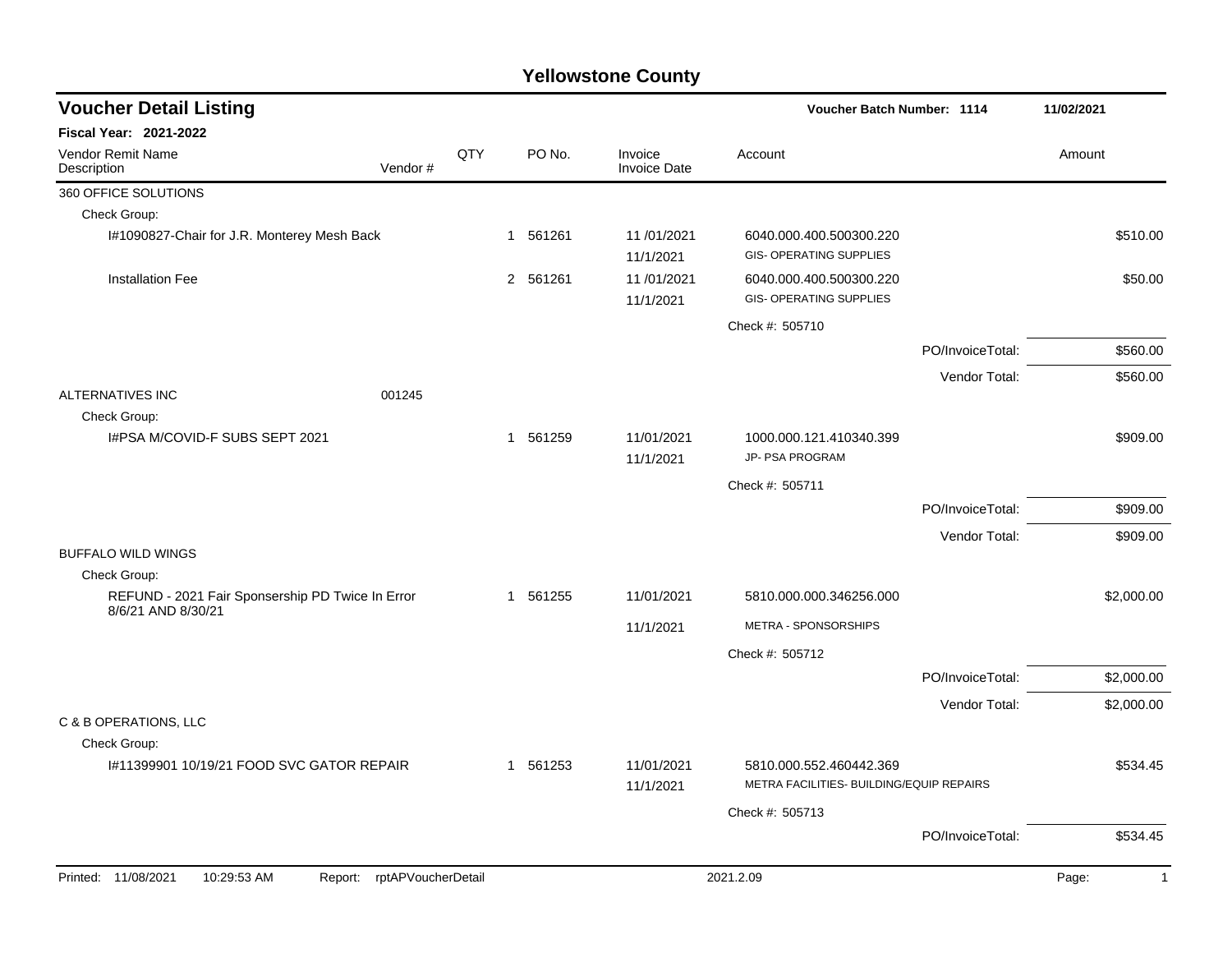| <b>Voucher Detail Listing</b>                                       |              |             |                                | Voucher Batch Number: 1114                                    |                  | 11/02/2021 |
|---------------------------------------------------------------------|--------------|-------------|--------------------------------|---------------------------------------------------------------|------------------|------------|
| Fiscal Year: 2021-2022                                              |              |             |                                |                                                               |                  |            |
| <b>Vendor Remit Name</b><br>Vendor#<br>Description                  | QTY          | PO No.      | Invoice<br><b>Invoice Date</b> | Account                                                       |                  | Amount     |
|                                                                     |              |             |                                |                                                               | Vendor Total:    | \$534.45   |
| CENTURYLINK                                                         |              |             |                                |                                                               |                  |            |
| Check Group:                                                        |              |             |                                |                                                               |                  |            |
| A#4062482082-937B 217 N 27TH 10/22/21                               |              | 1 561263    | 11/01/2021<br>11/1/2021        | 6060.000.608.500800.345<br>TECHNOLOGY- TELEPHONE & TECHNOLOGY |                  | \$154.91   |
| A#4062482084-941B 3165 KING AVE E 10/22/21                          | $\mathbf{1}$ | 561263      | 11/01/2021                     | 6060.000.608.500800.345                                       |                  | \$45.79    |
|                                                                     |              |             | 11/1/2021                      | TECHNOLOGY- TELEPHONE & TECHNOLOGY                            |                  |            |
| A#4062482083-939B 3165 KING AVE E 10/22/21                          | 1            | 561263      | 11/01/2021                     | 6060.000.608.500800.345                                       |                  | \$35.07    |
|                                                                     |              |             | 11/1/2021                      | TECHNOLOGY- TELEPHONE & TECHNOLOGY                            |                  |            |
| A#4062482082-937B 217 N 27TH 10/22/21 LATE FEE                      | 1            | 561263      | 11/01/2021                     | 6060.000.608.500800.345                                       |                  | \$28.86    |
|                                                                     |              |             | 11/1/2021                      | TECHNOLOGY- TELEPHONE & TECHNOLOGY                            |                  |            |
| A#4062482084-941B 3165 KING AVE E 10/22/21 LATE<br><b>FEE</b>       | 1            | 561263      | 11/01/2021                     | 6060.000.608.500800.345                                       |                  | \$13.00    |
|                                                                     |              |             | 11/1/2021                      | TECHNOLOGY- TELEPHONE & TECHNOLOGY                            |                  |            |
| A#4062482083-939B 3165 KING AVE E 10/22/21 LATE                     |              | 561263<br>1 | 11/01/2021                     | 6060.000.608.500800.345                                       |                  | \$13.00    |
| <b>FEE</b>                                                          |              |             | 11/1/2021                      | TECHNOLOGY- TELEPHONE & TECHNOLOGY                            |                  |            |
|                                                                     |              |             |                                | Check #: 505714                                               |                  |            |
|                                                                     |              |             |                                |                                                               | PO/InvoiceTotal: | \$290.63   |
|                                                                     |              |             |                                |                                                               | Vendor Total:    | \$290.63   |
| <b>FRIEDEL LLC</b>                                                  |              |             |                                |                                                               |                  |            |
| Check Group:<br>I#PSA M/COVID-F Subs SEPT 2021                      |              | 1 561262    | 11/01/2021<br>11/1/2021        | 1000.000.121.410340.399<br>JP- PSA PROGRAM                    |                  | \$1,215.00 |
|                                                                     |              |             |                                |                                                               |                  |            |
|                                                                     |              |             |                                | Check #: 505715                                               |                  |            |
|                                                                     |              |             |                                |                                                               | PO/InvoiceTotal: | \$1,215.00 |
| <b>MASTERCARD R MASSIE</b>                                          |              |             |                                |                                                               | Vendor Total:    | \$1,215.00 |
| Check Group: R MASSIE                                               |              |             |                                |                                                               |                  |            |
| A#7471 FACEBOOK 9/27/21 LUKE COMBS AD                               | 1            | 561252      | 11/01/2021                     | 5810.000.557.460442.337                                       |                  | \$200.00   |
| P-Card Payee:<br>MASTERCARD                                         |              |             | 11/1/2021                      | METRA FAIR- PUBLICITY/ADVERTISING                             |                  |            |
| Printed: 11/08/2021<br>10:29:53 AM<br>Report:<br>rptAPVoucherDetail |              |             |                                | 2021.2.09                                                     |                  | 2<br>Page: |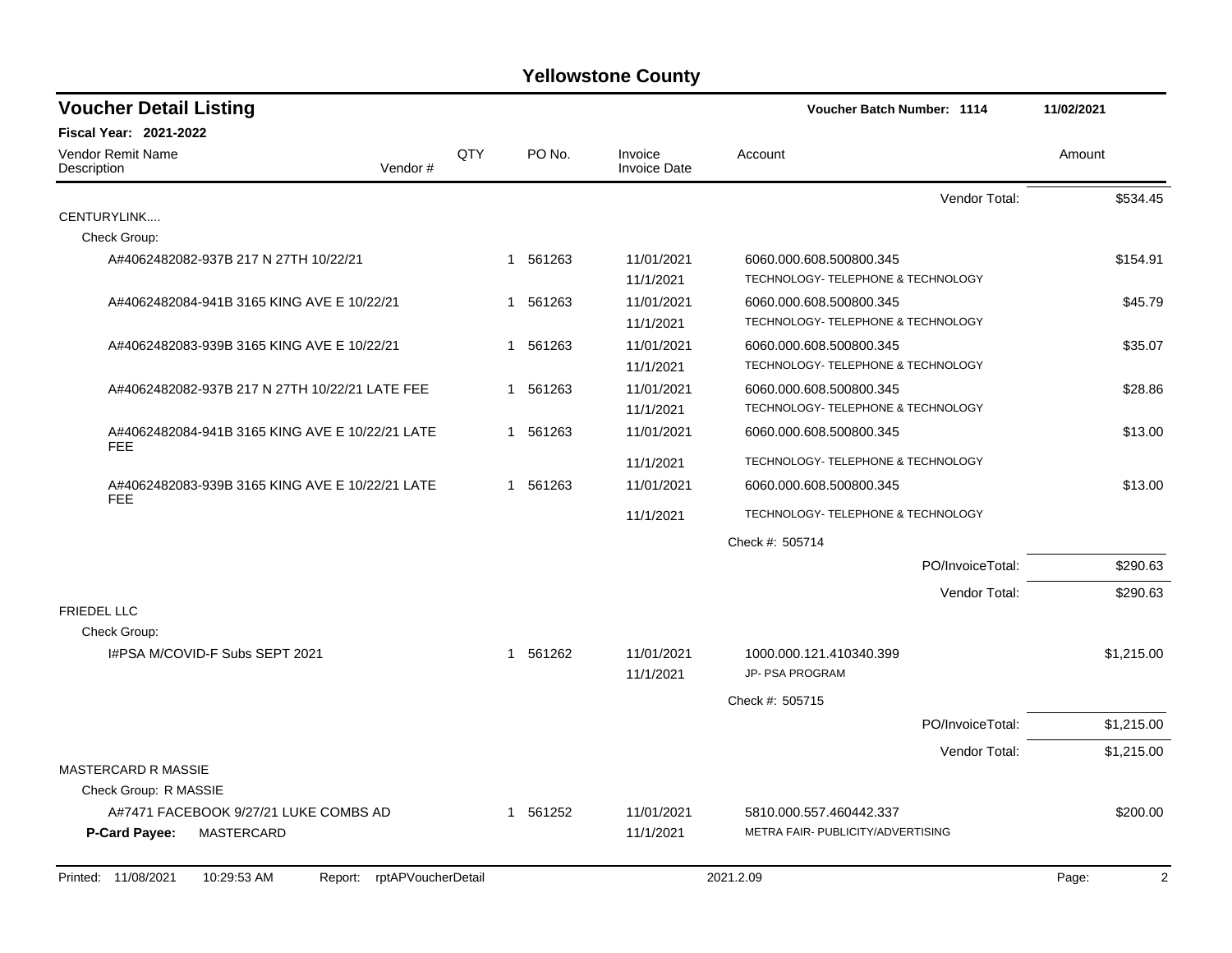| <b>Voucher Detail Listing</b>           |                                             |         |     |          |                                | <b>Voucher Batch Number: 1114</b>        | 11/02/2021 |
|-----------------------------------------|---------------------------------------------|---------|-----|----------|--------------------------------|------------------------------------------|------------|
| Fiscal Year: 2021-2022                  |                                             |         |     |          |                                |                                          |            |
| <b>Vendor Remit Name</b><br>Description |                                             | Vendor# | QTY | PO No.   | Invoice<br><b>Invoice Date</b> | Account                                  | Amount     |
|                                         | A#7471 IAFE REG 9/30/21 CP. JP. CL. RM. TG  |         |     | 5 561252 | 11/01/2021                     | 5810.000.551.460442.370                  | \$1.845.00 |
| P-Card Payee:                           | MASTERCARD                                  |         |     |          | 11/1/2021                      | METRA ADMIN- TRAVEL/MOVING               |            |
|                                         | A#7471 MAILCHIMP 10/1/21 MKTG               |         |     | 1 561252 | 11/01/2021                     | 5810.000.555.460442.368                  | \$430.00   |
| P-Card Payee:                           | MASTERCARD                                  |         |     |          | 11/1/2021                      | METRA MARKETING- SOFTWARE/HARDWARE MAINT |            |
| <b>LICENSING</b>                        | A#7471 ALCHEMER I#INV00354710 10/6/21 MTHLY |         |     | 1 561252 | 11/01/2021                     | 5810.000.555.460442.368                  | \$49.00    |
| P-Card Payee:                           | MASTERCARD                                  |         |     |          | 11/1/2021                      | METRA MARKETING- SOFTWARE/HARDWARE MAINT |            |
|                                         | A#7471 BILLINGS GAZETTE/THRIFTY NICKEL AD   |         |     | 1 561252 | 11/01/2021                     | 5810.000.555.460442.337                  | \$5.00     |
| P-Card Payee:                           | MASTERCARD                                  |         |     |          | 11/1/2021                      | METRA MARKETING- PUBLICITY/ADVERTSING    |            |
| <b>CLOUD</b>                            | A#7471 ADOBE 1#1505147258 10/12/21 CREATIVE |         |     | 1 561252 | 11/01/2021                     | 5810.000.555.460442.368                  | \$52.99    |
| P-Card Payee:                           | MASTERCARD                                  |         |     |          | 11/1/2021                      | METRA MARKETING- SOFTWARE/HARDWARE MAINT |            |
|                                         | A#7471 FACEBOOK 10/12/21 J DUNHAM AD        |         |     | 1 561252 | 11/01/2021                     | 5810.000.555.460442.337                  | \$750.00   |
| P-Card Payee:                           | MASTERCARD                                  |         |     |          | 11/1/2021                      | METRA MARKETING- PUBLICITY/ADVERTSING    |            |
|                                         | A#7471 FACEBOOK 10/15/21 J DUNHAM AD        |         |     | 1 561252 | 11/01/2021                     | 5810.000.555.460442.337                  | \$250.00   |
| P-Card Payee:                           | MASTERCARD                                  |         |     |          | 11/1/2021                      | METRA MARKETING- PUBLICITY/ADVERTSING    |            |
|                                         | A#7471 BO TKTS 10/14/21 H SINGH             |         |     | 1 561252 | 11/01/2021                     | 5810.000.555.460442.336                  | \$150.00   |
| <b>P-Card Payee:</b>                    | MASTERCARD                                  |         |     |          | 11/1/2021                      | METRA MARKETING- PUBLIC RELATIONS        |            |
|                                         | A#7471 BO TKTS 10/14/21 H SINGH             |         |     | 1 561252 | 11/01/2021                     | 5810.000.555.460442.336                  | \$2,017.50 |
| <b>P-Card Payee:</b>                    | MASTERCARD                                  |         |     |          | 11/1/2021                      | METRA MARKETING- PUBLIC RELATIONS        |            |
|                                         | A#7471 I#14618396 BASECAMP LLC 10/17/21     |         |     | 1 561252 | 11/01/2021                     | 5810.000.555.460442.368                  | \$24.00    |
| P-Card Payee:                           | MASTERCARD                                  |         |     |          | 11/1/2021                      | METRA MARKETING- SOFTWARE/HARDWARE MAINT |            |
| 11/27-12/2/21 RM                        | A#7471 AIRFARE IAFE CONF SAN ANTONIO        |         |     | 1 561252 | 11/01/2021                     | 5810.000.551.460442.370                  | \$788.80   |
| P-Card Payee:                           | MASTERCARD                                  |         |     |          | 11/1/2021                      | METRA ADMIN- TRAVEL/MOVING               |            |
| <b>CLOUD</b>                            | A#7471 ADOBE 1#1509755148 10/19/21 CREATIVE |         |     | 1 561252 | 11/01/2021                     | 5810.000.555.460442.368                  | \$52.99    |
| <b>P-Card Payee:</b>                    | MASTERCARD                                  |         |     |          | 11/1/2021                      | METRA MARKETING- SOFTWARE/HARDWARE MAINT |            |
|                                         | A#7471 #3790452076 10/20/21 RET ENV         |         |     | 1 561252 | 11/01/2021                     | 5810.000.551.460442.210                  | \$1,040.79 |
| P-Card Payee:                           | MASTERCARD                                  |         |     |          | 11/1/2021                      | METRA ADMIN- OFFICE SUPPLIES             |            |
|                                         |                                             |         |     |          |                                | Check #: 505722                          |            |

PO/InvoiceTotal: \$7,656.07 Vendor Total: \$7,656.07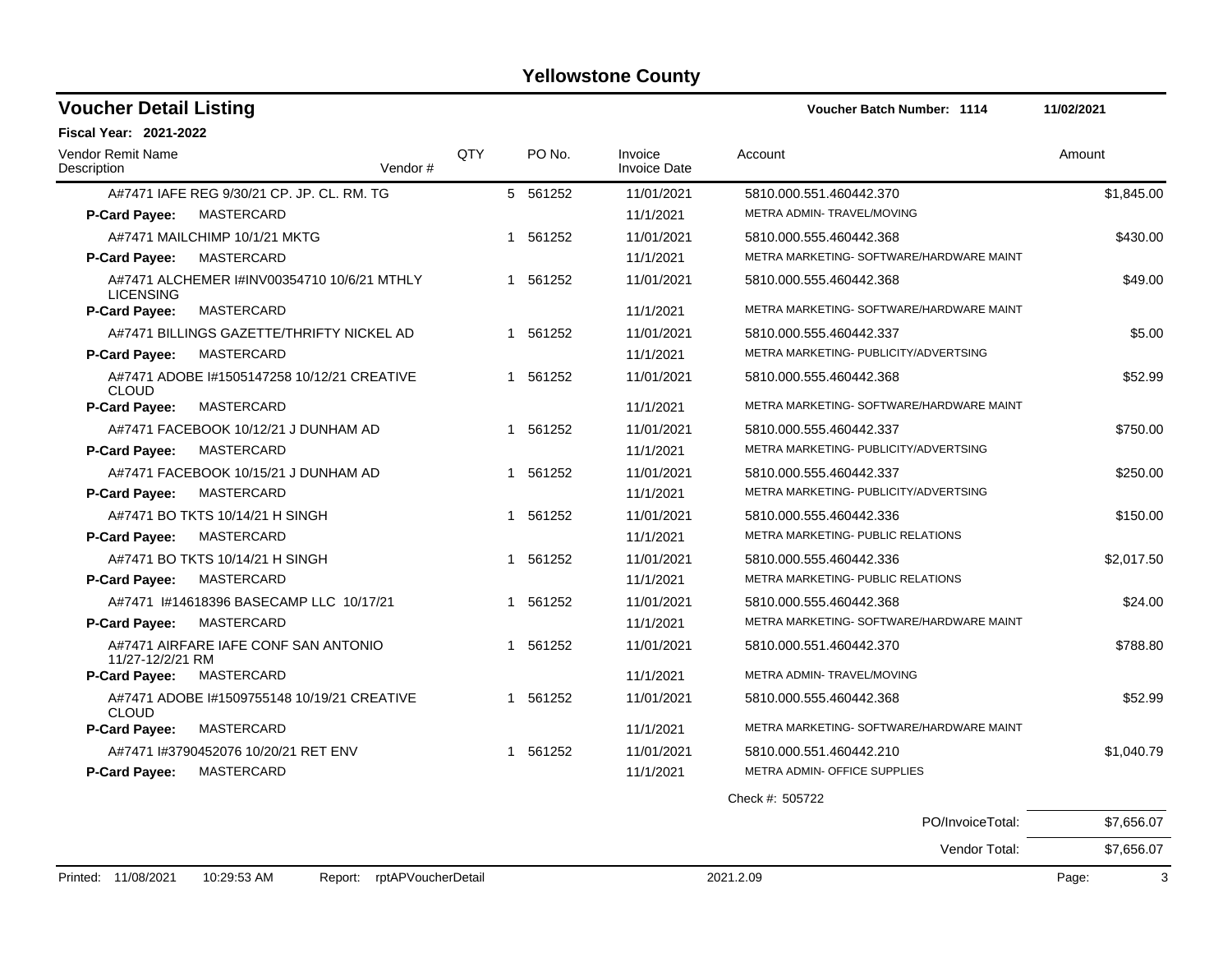| <b>Voucher Detail Listing</b>                                    |     |          |                                | Voucher Batch Number: 1114                                   |                  | 11/02/2021 |
|------------------------------------------------------------------|-----|----------|--------------------------------|--------------------------------------------------------------|------------------|------------|
| <b>Fiscal Year: 2021-2022</b>                                    |     |          |                                |                                                              |                  |            |
| <b>Vendor Remit Name</b><br>Description<br>Vendor#               | QTY | PO No.   | Invoice<br><b>Invoice Date</b> | Account                                                      |                  | Amount     |
| MASTERCARD T GOODRIDGE                                           |     |          |                                |                                                              |                  |            |
| Check Group: T GOODRIDGE                                         |     |          |                                |                                                              |                  |            |
| A#3270 10/6/21 PRINTING FOR LESS.COM<br>MASTERPLAN BROCHURES     |     | 1 561254 | 11/01/2021                     | 5810.000.555.460442.336                                      |                  | \$466.44   |
| MASTERCARD<br><b>P-Card Payee:</b>                               |     |          | 11/1/2021                      | METRA MARKETING- PUBLIC RELATIONS                            |                  |            |
| A#3270 10/15/21 EXXONMOBILE - FUEL CHARGED IN<br><b>ERROR</b>    |     | 1 561254 | 11/01/2021                     | 5810.000.551.460442.231                                      |                  | \$100.70   |
| <b>P-Card Payee:</b><br>MASTERCARD                               |     |          | 11/1/2021                      | METRA ADMIN- GAS-OIL-GREASE-ETC                              |                  |            |
| A#3270 AIRFARE - IAFE CONVENTION SAN ANTONIO<br>11/27-12/2/21 TG |     | 1 561254 | 11/01/2021                     | 5810.000.551.460442.370                                      |                  | \$787.40   |
| <b>MASTERCARD</b><br>P-Card Payee:                               |     |          | 11/1/2021                      | METRA ADMIN- TRAVEL/MOVING                                   |                  |            |
|                                                                  |     |          |                                | Check #: 505723                                              |                  |            |
|                                                                  |     |          |                                |                                                              | PO/InvoiceTotal: | \$1,354.54 |
|                                                                  |     |          |                                |                                                              | Vendor Total:    | \$1,354.54 |
| 040762<br>MONTANA DAKOTA UTILITIES                               |     |          |                                |                                                              |                  |            |
| Check Group:                                                     |     |          |                                |                                                              |                  |            |
| A#15449010006; 3165 KING AVE E 10/28/21                          |     | 1 561260 | 11/01/2021<br>11/1/2021        | 2300.000.146.411200.344<br><b>FACILITIES JAIL- GAS</b>       |                  | \$4,568.07 |
|                                                                  |     |          |                                | Check #: 505716                                              |                  |            |
|                                                                  |     |          |                                |                                                              | PO/InvoiceTotal: | \$4,568.07 |
|                                                                  |     |          |                                |                                                              | Vendor Total:    | \$4,568.07 |
| MOUNTAIN ALARM                                                   |     |          |                                |                                                              |                  |            |
| Check Group:                                                     |     |          |                                |                                                              |                  |            |
| I#2576690 A#005926 ALARM MONITORING 11/1-30/21                   |     | 1 561264 | 11/01/2021<br>11/1/2021        | 7302.000.726.430900.362<br>HUNTLEY PROJ CEM- MAINT & REPAIRS |                  | \$97.90    |
|                                                                  |     |          |                                | Check #: 505717                                              |                  |            |
|                                                                  |     |          |                                |                                                              | PO/InvoiceTotal: | \$97.90    |
|                                                                  |     |          |                                |                                                              | Vendor Total:    | \$97.90    |
| OTT, CHRISTOPHER                                                 |     |          |                                |                                                              |                  |            |
| Check Group:                                                     |     |          |                                |                                                              |                  |            |
| 10/26/21 WELLS GARDEN PARK MAINT                                 |     | 1 561256 | 11/01/2021<br>11/1/2021        | 2641.000.000.460430.362<br>RSID 719M PARK MAINT & REPAIRS    |                  | \$275.00   |
| Printed: 11/08/2021<br>10:29:53 AM<br>Report: rptAPVoucherDetail |     |          |                                | 2021.2.09                                                    |                  | Page:<br>4 |